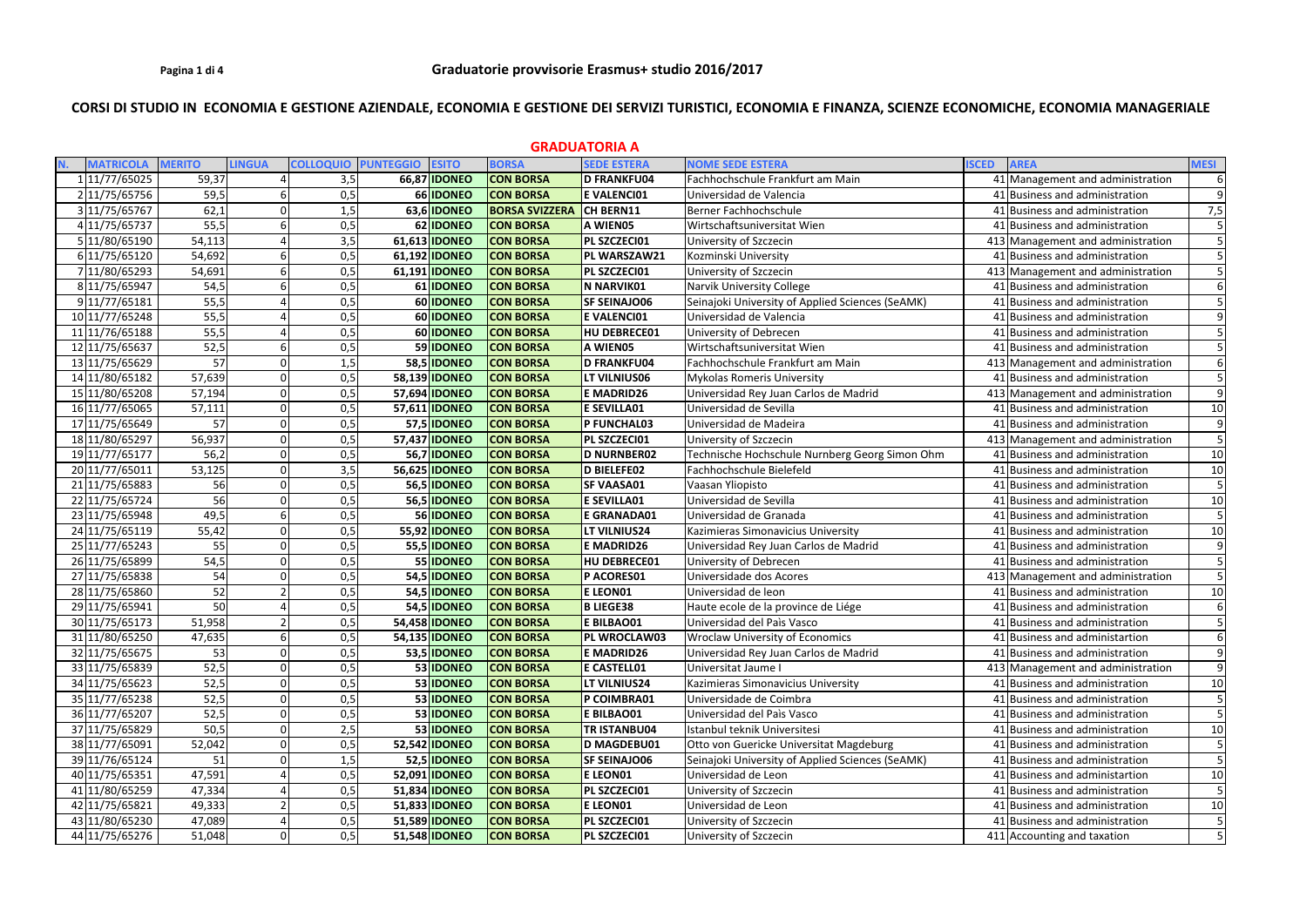# CORSI DI STUDIO IN ECONOMIA E GESTIONE AZIENDALE, ECONOMIA E GESTIONE DEI SERVIZI TURISTICI, ECONOMIA E FINANZA, SCIENZE ECONOMICHE, ECONOMIA MANAGERIALE

| <b>LINGUA</b><br><b>COLLOQUIO PUNTEGGIO</b><br>N.<br><b>MATRICOLA</b><br><b>MERITO</b><br><b>ESITO</b><br><b>BORSA</b><br><b>SEDE ESTERA</b><br><b>NOME SEDE ESTERA</b><br><b>MESI</b><br><b>AREA</b><br><b>ISCED</b><br>45 11/80/65254<br>50,979<br>41 Business and administration<br>0<br>0,5<br>51,479 <b>IDONEO</b><br><b>CON BORSA</b><br><b>ELEON01</b><br>Universidad de Leon<br>46 11/75/65042<br>50,958<br>0,5<br>51,458 <b>IDONEO</b><br><b>CON BORSA</b><br>PL SZCZECI01<br>University of Szczecin<br>411 Accounting and taxation<br>47 11/79/65062<br>46,317<br>0,5<br>50,817 <b>IDONEO</b><br><b>CON BORSA</b><br>LT VILNIUS06<br><b>Mykolas Romeris University</b><br>41 Business and administration<br>50<br>50,5 IDONEO<br>48 11/75/65426<br>0,5<br><b>CON BORSA</b><br><b>B LIEGE38</b><br>Haute ecole de la province de Liége<br>41 Business and administration<br>50<br>Université Pierre Mendés France Grenoble 2<br>49 11/77/65245<br>0,5<br>50,5 IDONEO<br><b>CON BORSA</b><br><b>F GRENOBL02</b><br>41 Business and administration<br>50 11/75/65385<br>49,76<br>0,5<br>50,26 IDONEO<br><b>B LOUVAIN01</b><br><b>CON BORSA</b><br>Université Catholique de Louvain a Mons<br>31 Social and behavioural sciences<br>0,5<br>51 11/75/65593<br>49,5<br>50 IDONEO<br><b>CON BORSA</b><br>E VICO1<br>University of Vic - Central University of Catalonia<br>41 Business and administration<br>49,217<br>0,5<br>49,717 IDONEO<br><b>CON BORSA</b><br>D BIELEFE02<br>Fachhochschule Bielefeld<br>41 Business and administration<br>52 11/75/65056<br>53 11/80/65283<br>49<br>0,5<br>49,5 <b>IDONEO</b><br>D FRIEDRI01<br><b>CON BORSA</b><br>Zeppelin Universitat gGmbH<br>41 Business and administration<br>48,9<br>54 11/75/65356<br>0,5<br>49,4 <b>IDONEO</b><br><b>CON BORSA</b><br><b>TR CANAKKA01</b><br>Cannakale Onsekiz Mart Universitesi<br>41 Business and administration<br>48,857<br>0,5<br>55 11/75/65175<br>49,357 IDONEO<br><b>CON BORSA</b><br><b>E GRANADA01</b><br>Universidad de Granada<br>41 Business and administration<br>56 11/75/65283<br>48,773<br>49,273 IDONEO<br>0,5<br><b>CON BORSA</b><br><b>NL BREDA01</b><br>Avans University of Applied Sciences<br>41 Business and administration<br>48,476<br>0,5<br>48,976 IDONEO<br>57 11/75/65039<br><b>CON BORSA</b><br><b>F DUNKERQ09</b><br>Université du Litoral - Cote d'Opale<br>41 Business and administration<br>58 11/80/65292<br>44,375<br>0,5<br>48,875 IDONEO<br><b>CON BORSA</b><br>PL WROCLAW03<br><b>Wroclaw University of Economics</b><br>41 Business and administration<br>59 11/75/47827<br>44,275<br>48,775 IDONEO<br><b>CON BORSA</b><br>NL BREDA01<br>0,5<br>Avans University of Applied Sciences<br>41 Business and administration<br>44,244<br>0,5<br>48,744 IDONEO<br><b>B LOUVAIN01</b><br>60 11/79/65024<br><b>CON BORSA</b><br>Université Catholique de Louvain a Mons<br>31 Social and behavioural sciences<br>61 11/75/65878<br>48<br>0,5<br>48,5 IDONEO<br><b>CON BORSA</b><br><b>HR KNIN01</b><br>University of Applied Sciences Marko Marulic in Knin<br>41 Business and administration<br>62 11/80/65282<br>48<br>48,5 IDONEO<br>0,5<br><b>CON BORSA</b><br><b>F GRENOBL02</b><br>Université Pierre Mendés France Grenoble 2<br>41 Business and administration<br>63 11/75/49861<br>47,773<br>0,5<br>48,273 IDONEO<br><b>CON BORSA</b><br>PL WARSZAW21<br>41 Business and administration<br>Kozminski University<br>47,761<br>64 11/79/65034<br>0,5<br>48,261 <b>IDONEO</b><br><b>CON BORSA</b><br>542 Statistics<br><b>CZ PRAHA07</b><br>Charles University in Prague<br>65 11/80/65206<br>40,554<br>48,054 IDONEO<br>41 Business and administration<br>1,5<br><b>CON BORSA</b><br>PL WROCLAW03<br>Wroclaw university of Economics<br>66 11/75/65348<br>47,455<br>0,5<br>47,955 IDONEO<br><b>CON BORSA</b><br><b>E GRANADA01</b><br>Universidad de Granada<br>41 Business and administration<br>47,25<br>67 11/75/65097<br>0,5<br>47,75 <b>IDONEO</b><br><b>CON BORSA</b><br><b>E CASTELL01</b><br>Universitat Jaume I<br>413 Management and administration<br>47,143<br>47,643 IDONEO<br>D MAGDEBU01<br>68 11/75/65236<br>0,5<br><b>CON BORSA</b><br>Otto von Guericke Universitat Magdeburg<br>41 Business and administration<br>69 11/75/46492<br>38,99<br>8<br>0,5<br>47,49 <b>IDONEO</b><br><b>E GRANADA01</b><br><b>CON BORSA</b><br>Universidad de Granada<br>41 Business and administration<br>70 11/75/65026<br>46,952<br>0,5<br>47,452 IDONEO<br><b>CON BORSA</b><br><b>E BILBAO01</b><br>Universidad del Paìs Vasco<br>41 Business and administration<br>0,5<br>46,881 <b>IDONEO</b><br><b>CON BORSA</b><br><b>E GRANADA01</b><br>Universidad de Granada<br>71 11/75/65191<br>46,381<br>41 Business and administration<br>72 11/75/49467<br>1,5<br>46,545 IDONEO<br><b>E MATARO01</b><br>45,045<br><b>CON BORSA</b><br>41 Business and administration<br>Fundaciò publica tecnocampus Matarò-Maresme<br>73 11/75/65657<br>40<br>0,5<br>46,5 <b>IDONEO</b><br><b>BORSA SVIZZERA</b><br>CH BERN11<br>Berner Fachhochschule<br>41 Business and administration<br>39,992<br>74 11/75/44492<br>46,492 IDONEO<br><b>CON BORSA</b><br>0,5<br>P COIMBRA01<br>Universidade de Coimbra<br>41 Business and administration<br>75 11/80/65264<br>41,863<br>0,5<br>46,363 <b>IDONEO</b><br><b>CON BORSA</b><br>PL BIELSKO04<br>School of Finance and Law<br>41 Business and administration<br>76 11/80/65299<br>44,486<br>1,5<br>45,986 <b>IDONEO</b><br><b>CON BORSA</b><br>PL SZCZECI01<br>University of Szczecin<br>414 Marketing and advertising<br>77 11/75/65148<br>44,353<br>1,5<br>45,853 IDONEO<br><b>CON BORSA</b><br>PL SZCZECI01<br>University of Szczecin<br>414 Marketing and advertising<br>78 11/75/65677<br>45<br><b>HR KNIN01</b><br>0,5<br>45,5 IDONEO<br><b>CON BORSA</b><br>University of Applied Sciences Marko Marulic in Knik<br>41 Business and administration<br>40,894<br>79 11/80/65165<br>0,5<br>45,394 <b>IDONEO</b><br><b>CON BORSA</b><br><b>BG VARNA04</b><br>University of Economics<br>41 Business and administration<br>80 11/77/49747<br>41,633<br>1,5<br>45,133 IDONEO<br><b>SENZA BORSA</b><br>D NURNBER02<br>Technische Hochschule Nurnberg georg Simon Ohm<br>41 Business and administration<br>81 11/75/65019<br>42,5<br>45 IDONEO<br><b>HR KNINO1</b><br>0,5<br><b>SENZA BORSA</b><br>University of Applied Sciences Marko Marulic in Knin<br>41 Business and administration<br>0,5<br>82 11/75/48999<br>44,486<br>44,986 <b>IDONEO</b><br><b>SENZA BORSA</b><br>P ACORES01<br>413 Management and administration<br>Universidade dos Acores<br>83 11/77/65087<br>44,476<br>0,5<br>44,976 <b>IDONEO</b><br>D FRIEDRI01<br>Zeppelin Universitat gGmbH<br><b>SENZA BORSA</b><br>41 Business and administration<br>84 11/80/65181<br>40,471<br>44,971 <b>IDONEO</b><br><b>BG VARNA04</b><br>0,5<br><b>SENZA BORSA</b><br>University of Economics<br>41 Business and administration<br>39,282<br>44,782 IDONEO<br>85 11/75/65055<br>1,5<br><b>SENZA BORSA</b><br><b>NL BREDA01</b><br>Avans University of Applied Sciences<br>41 Business and administration<br>School of Finance and Law<br>86 11/75/65054<br>0,5<br>44,676 <b>IDONEO</b><br>PL BIELSKO04<br>44,176<br><b>SENZA BORSA</b><br>41 Business and administration<br>87 11/79/65049<br>44,607 <b>IDONEO</b><br><b>CZ PRAHA07</b><br>44,107<br>0,5<br><b>SENZA BORSA</b><br><b>Charles University in Prague</b><br>542 Statistics<br>88 11/75/49169<br>0,5<br>44,6 <b>IDONEO</b><br>44,1<br><b>SENZA BORSA</b><br><b>SF MIKKELI06</b><br>Mikkeli University of Applied Sciences<br>41 Business and administration<br>89 11/80/65155<br>43,045<br>1,5<br>44,545 <b>IDONEO</b><br>University of Economics in Bratislava<br><b>SENZA BORSA</b><br><b>SK BRATISL03</b><br>41 Business and administration | (continua) GRADUATORIA A |        |          |     |  |                      |                    |                     |                                        |                                |                 |
|------------------------------------------------------------------------------------------------------------------------------------------------------------------------------------------------------------------------------------------------------------------------------------------------------------------------------------------------------------------------------------------------------------------------------------------------------------------------------------------------------------------------------------------------------------------------------------------------------------------------------------------------------------------------------------------------------------------------------------------------------------------------------------------------------------------------------------------------------------------------------------------------------------------------------------------------------------------------------------------------------------------------------------------------------------------------------------------------------------------------------------------------------------------------------------------------------------------------------------------------------------------------------------------------------------------------------------------------------------------------------------------------------------------------------------------------------------------------------------------------------------------------------------------------------------------------------------------------------------------------------------------------------------------------------------------------------------------------------------------------------------------------------------------------------------------------------------------------------------------------------------------------------------------------------------------------------------------------------------------------------------------------------------------------------------------------------------------------------------------------------------------------------------------------------------------------------------------------------------------------------------------------------------------------------------------------------------------------------------------------------------------------------------------------------------------------------------------------------------------------------------------------------------------------------------------------------------------------------------------------------------------------------------------------------------------------------------------------------------------------------------------------------------------------------------------------------------------------------------------------------------------------------------------------------------------------------------------------------------------------------------------------------------------------------------------------------------------------------------------------------------------------------------------------------------------------------------------------------------------------------------------------------------------------------------------------------------------------------------------------------------------------------------------------------------------------------------------------------------------------------------------------------------------------------------------------------------------------------------------------------------------------------------------------------------------------------------------------------------------------------------------------------------------------------------------------------------------------------------------------------------------------------------------------------------------------------------------------------------------------------------------------------------------------------------------------------------------------------------------------------------------------------------------------------------------------------------------------------------------------------------------------------------------------------------------------------------------------------------------------------------------------------------------------------------------------------------------------------------------------------------------------------------------------------------------------------------------------------------------------------------------------------------------------------------------------------------------------------------------------------------------------------------------------------------------------------------------------------------------------------------------------------------------------------------------------------------------------------------------------------------------------------------------------------------------------------------------------------------------------------------------------------------------------------------------------------------------------------------------------------------------------------------------------------------------------------------------------------------------------------------------------------------------------------------------------------------------------------------------------------------------------------------------------------------------------------------------------------------------------------------------------------------------------------------------------------------------------------------------------------------------------------------------------------------------------------------------------------------------------------------------------------------------------------------------------------------------------------------------------------------------------------------------------------------------------------------------------------------------------------------------------------------------------------------------------------------------------------------------------------------------------------------------------------------------------------------------------------------------------------------------------------------------------------------------------------------------------------------------------------------------------------------------------------------------------------------------------------------------------------------------------------------------------------------------------------------------------------------------------------------------------------------------------------------------------------------------------------------------------------------------------------------------------------------------------------------------------------------------------------------------------------------------------------------------------------------------------------------------------------------------------------------------------------------------------------------------------------------------------------------------------------------------------------------------------------------------------------------------------------------------------------------------------------------------------------------------------------------------------------------------------------------------------------------------------------------------------------------------------------------------------------------------------------------------------------------------------------------------------------------------------------------------------------------------------------|--------------------------|--------|----------|-----|--|----------------------|--------------------|---------------------|----------------------------------------|--------------------------------|-----------------|
|                                                                                                                                                                                                                                                                                                                                                                                                                                                                                                                                                                                                                                                                                                                                                                                                                                                                                                                                                                                                                                                                                                                                                                                                                                                                                                                                                                                                                                                                                                                                                                                                                                                                                                                                                                                                                                                                                                                                                                                                                                                                                                                                                                                                                                                                                                                                                                                                                                                                                                                                                                                                                                                                                                                                                                                                                                                                                                                                                                                                                                                                                                                                                                                                                                                                                                                                                                                                                                                                                                                                                                                                                                                                                                                                                                                                                                                                                                                                                                                                                                                                                                                                                                                                                                                                                                                                                                                                                                                                                                                                                                                                                                                                                                                                                                                                                                                                                                                                                                                                                                                                                                                                                                                                                                                                                                                                                                                                                                                                                                                                                                                                                                                                                                                                                                                                                                                                                                                                                                                                                                                                                                                                                                                                                                                                                                                                                                                                                                                                                                                                                                                                                                                                                                                                                                                                                                                                                                                                                                                                                                                                                                                                                                                                                                                                                                                                                                                                                                                                                                                                                                                                                                                                                                                                                                                                                              |                          |        |          |     |  |                      |                    |                     |                                        |                                |                 |
|                                                                                                                                                                                                                                                                                                                                                                                                                                                                                                                                                                                                                                                                                                                                                                                                                                                                                                                                                                                                                                                                                                                                                                                                                                                                                                                                                                                                                                                                                                                                                                                                                                                                                                                                                                                                                                                                                                                                                                                                                                                                                                                                                                                                                                                                                                                                                                                                                                                                                                                                                                                                                                                                                                                                                                                                                                                                                                                                                                                                                                                                                                                                                                                                                                                                                                                                                                                                                                                                                                                                                                                                                                                                                                                                                                                                                                                                                                                                                                                                                                                                                                                                                                                                                                                                                                                                                                                                                                                                                                                                                                                                                                                                                                                                                                                                                                                                                                                                                                                                                                                                                                                                                                                                                                                                                                                                                                                                                                                                                                                                                                                                                                                                                                                                                                                                                                                                                                                                                                                                                                                                                                                                                                                                                                                                                                                                                                                                                                                                                                                                                                                                                                                                                                                                                                                                                                                                                                                                                                                                                                                                                                                                                                                                                                                                                                                                                                                                                                                                                                                                                                                                                                                                                                                                                                                                                              |                          |        |          |     |  |                      |                    |                     |                                        |                                | 10              |
|                                                                                                                                                                                                                                                                                                                                                                                                                                                                                                                                                                                                                                                                                                                                                                                                                                                                                                                                                                                                                                                                                                                                                                                                                                                                                                                                                                                                                                                                                                                                                                                                                                                                                                                                                                                                                                                                                                                                                                                                                                                                                                                                                                                                                                                                                                                                                                                                                                                                                                                                                                                                                                                                                                                                                                                                                                                                                                                                                                                                                                                                                                                                                                                                                                                                                                                                                                                                                                                                                                                                                                                                                                                                                                                                                                                                                                                                                                                                                                                                                                                                                                                                                                                                                                                                                                                                                                                                                                                                                                                                                                                                                                                                                                                                                                                                                                                                                                                                                                                                                                                                                                                                                                                                                                                                                                                                                                                                                                                                                                                                                                                                                                                                                                                                                                                                                                                                                                                                                                                                                                                                                                                                                                                                                                                                                                                                                                                                                                                                                                                                                                                                                                                                                                                                                                                                                                                                                                                                                                                                                                                                                                                                                                                                                                                                                                                                                                                                                                                                                                                                                                                                                                                                                                                                                                                                                              |                          |        |          |     |  |                      |                    |                     |                                        |                                |                 |
|                                                                                                                                                                                                                                                                                                                                                                                                                                                                                                                                                                                                                                                                                                                                                                                                                                                                                                                                                                                                                                                                                                                                                                                                                                                                                                                                                                                                                                                                                                                                                                                                                                                                                                                                                                                                                                                                                                                                                                                                                                                                                                                                                                                                                                                                                                                                                                                                                                                                                                                                                                                                                                                                                                                                                                                                                                                                                                                                                                                                                                                                                                                                                                                                                                                                                                                                                                                                                                                                                                                                                                                                                                                                                                                                                                                                                                                                                                                                                                                                                                                                                                                                                                                                                                                                                                                                                                                                                                                                                                                                                                                                                                                                                                                                                                                                                                                                                                                                                                                                                                                                                                                                                                                                                                                                                                                                                                                                                                                                                                                                                                                                                                                                                                                                                                                                                                                                                                                                                                                                                                                                                                                                                                                                                                                                                                                                                                                                                                                                                                                                                                                                                                                                                                                                                                                                                                                                                                                                                                                                                                                                                                                                                                                                                                                                                                                                                                                                                                                                                                                                                                                                                                                                                                                                                                                                                              |                          |        |          |     |  |                      |                    |                     |                                        |                                |                 |
|                                                                                                                                                                                                                                                                                                                                                                                                                                                                                                                                                                                                                                                                                                                                                                                                                                                                                                                                                                                                                                                                                                                                                                                                                                                                                                                                                                                                                                                                                                                                                                                                                                                                                                                                                                                                                                                                                                                                                                                                                                                                                                                                                                                                                                                                                                                                                                                                                                                                                                                                                                                                                                                                                                                                                                                                                                                                                                                                                                                                                                                                                                                                                                                                                                                                                                                                                                                                                                                                                                                                                                                                                                                                                                                                                                                                                                                                                                                                                                                                                                                                                                                                                                                                                                                                                                                                                                                                                                                                                                                                                                                                                                                                                                                                                                                                                                                                                                                                                                                                                                                                                                                                                                                                                                                                                                                                                                                                                                                                                                                                                                                                                                                                                                                                                                                                                                                                                                                                                                                                                                                                                                                                                                                                                                                                                                                                                                                                                                                                                                                                                                                                                                                                                                                                                                                                                                                                                                                                                                                                                                                                                                                                                                                                                                                                                                                                                                                                                                                                                                                                                                                                                                                                                                                                                                                                                              |                          |        |          |     |  |                      |                    |                     |                                        |                                |                 |
|                                                                                                                                                                                                                                                                                                                                                                                                                                                                                                                                                                                                                                                                                                                                                                                                                                                                                                                                                                                                                                                                                                                                                                                                                                                                                                                                                                                                                                                                                                                                                                                                                                                                                                                                                                                                                                                                                                                                                                                                                                                                                                                                                                                                                                                                                                                                                                                                                                                                                                                                                                                                                                                                                                                                                                                                                                                                                                                                                                                                                                                                                                                                                                                                                                                                                                                                                                                                                                                                                                                                                                                                                                                                                                                                                                                                                                                                                                                                                                                                                                                                                                                                                                                                                                                                                                                                                                                                                                                                                                                                                                                                                                                                                                                                                                                                                                                                                                                                                                                                                                                                                                                                                                                                                                                                                                                                                                                                                                                                                                                                                                                                                                                                                                                                                                                                                                                                                                                                                                                                                                                                                                                                                                                                                                                                                                                                                                                                                                                                                                                                                                                                                                                                                                                                                                                                                                                                                                                                                                                                                                                                                                                                                                                                                                                                                                                                                                                                                                                                                                                                                                                                                                                                                                                                                                                                                              |                          |        |          |     |  |                      |                    |                     |                                        |                                | 10              |
|                                                                                                                                                                                                                                                                                                                                                                                                                                                                                                                                                                                                                                                                                                                                                                                                                                                                                                                                                                                                                                                                                                                                                                                                                                                                                                                                                                                                                                                                                                                                                                                                                                                                                                                                                                                                                                                                                                                                                                                                                                                                                                                                                                                                                                                                                                                                                                                                                                                                                                                                                                                                                                                                                                                                                                                                                                                                                                                                                                                                                                                                                                                                                                                                                                                                                                                                                                                                                                                                                                                                                                                                                                                                                                                                                                                                                                                                                                                                                                                                                                                                                                                                                                                                                                                                                                                                                                                                                                                                                                                                                                                                                                                                                                                                                                                                                                                                                                                                                                                                                                                                                                                                                                                                                                                                                                                                                                                                                                                                                                                                                                                                                                                                                                                                                                                                                                                                                                                                                                                                                                                                                                                                                                                                                                                                                                                                                                                                                                                                                                                                                                                                                                                                                                                                                                                                                                                                                                                                                                                                                                                                                                                                                                                                                                                                                                                                                                                                                                                                                                                                                                                                                                                                                                                                                                                                                              |                          |        |          |     |  |                      |                    |                     |                                        |                                |                 |
|                                                                                                                                                                                                                                                                                                                                                                                                                                                                                                                                                                                                                                                                                                                                                                                                                                                                                                                                                                                                                                                                                                                                                                                                                                                                                                                                                                                                                                                                                                                                                                                                                                                                                                                                                                                                                                                                                                                                                                                                                                                                                                                                                                                                                                                                                                                                                                                                                                                                                                                                                                                                                                                                                                                                                                                                                                                                                                                                                                                                                                                                                                                                                                                                                                                                                                                                                                                                                                                                                                                                                                                                                                                                                                                                                                                                                                                                                                                                                                                                                                                                                                                                                                                                                                                                                                                                                                                                                                                                                                                                                                                                                                                                                                                                                                                                                                                                                                                                                                                                                                                                                                                                                                                                                                                                                                                                                                                                                                                                                                                                                                                                                                                                                                                                                                                                                                                                                                                                                                                                                                                                                                                                                                                                                                                                                                                                                                                                                                                                                                                                                                                                                                                                                                                                                                                                                                                                                                                                                                                                                                                                                                                                                                                                                                                                                                                                                                                                                                                                                                                                                                                                                                                                                                                                                                                                                              |                          |        |          |     |  |                      |                    |                     |                                        |                                | 10 <sup>1</sup> |
|                                                                                                                                                                                                                                                                                                                                                                                                                                                                                                                                                                                                                                                                                                                                                                                                                                                                                                                                                                                                                                                                                                                                                                                                                                                                                                                                                                                                                                                                                                                                                                                                                                                                                                                                                                                                                                                                                                                                                                                                                                                                                                                                                                                                                                                                                                                                                                                                                                                                                                                                                                                                                                                                                                                                                                                                                                                                                                                                                                                                                                                                                                                                                                                                                                                                                                                                                                                                                                                                                                                                                                                                                                                                                                                                                                                                                                                                                                                                                                                                                                                                                                                                                                                                                                                                                                                                                                                                                                                                                                                                                                                                                                                                                                                                                                                                                                                                                                                                                                                                                                                                                                                                                                                                                                                                                                                                                                                                                                                                                                                                                                                                                                                                                                                                                                                                                                                                                                                                                                                                                                                                                                                                                                                                                                                                                                                                                                                                                                                                                                                                                                                                                                                                                                                                                                                                                                                                                                                                                                                                                                                                                                                                                                                                                                                                                                                                                                                                                                                                                                                                                                                                                                                                                                                                                                                                                              |                          |        |          |     |  |                      |                    |                     |                                        |                                | 10              |
|                                                                                                                                                                                                                                                                                                                                                                                                                                                                                                                                                                                                                                                                                                                                                                                                                                                                                                                                                                                                                                                                                                                                                                                                                                                                                                                                                                                                                                                                                                                                                                                                                                                                                                                                                                                                                                                                                                                                                                                                                                                                                                                                                                                                                                                                                                                                                                                                                                                                                                                                                                                                                                                                                                                                                                                                                                                                                                                                                                                                                                                                                                                                                                                                                                                                                                                                                                                                                                                                                                                                                                                                                                                                                                                                                                                                                                                                                                                                                                                                                                                                                                                                                                                                                                                                                                                                                                                                                                                                                                                                                                                                                                                                                                                                                                                                                                                                                                                                                                                                                                                                                                                                                                                                                                                                                                                                                                                                                                                                                                                                                                                                                                                                                                                                                                                                                                                                                                                                                                                                                                                                                                                                                                                                                                                                                                                                                                                                                                                                                                                                                                                                                                                                                                                                                                                                                                                                                                                                                                                                                                                                                                                                                                                                                                                                                                                                                                                                                                                                                                                                                                                                                                                                                                                                                                                                                              |                          |        |          |     |  |                      |                    |                     |                                        |                                |                 |
|                                                                                                                                                                                                                                                                                                                                                                                                                                                                                                                                                                                                                                                                                                                                                                                                                                                                                                                                                                                                                                                                                                                                                                                                                                                                                                                                                                                                                                                                                                                                                                                                                                                                                                                                                                                                                                                                                                                                                                                                                                                                                                                                                                                                                                                                                                                                                                                                                                                                                                                                                                                                                                                                                                                                                                                                                                                                                                                                                                                                                                                                                                                                                                                                                                                                                                                                                                                                                                                                                                                                                                                                                                                                                                                                                                                                                                                                                                                                                                                                                                                                                                                                                                                                                                                                                                                                                                                                                                                                                                                                                                                                                                                                                                                                                                                                                                                                                                                                                                                                                                                                                                                                                                                                                                                                                                                                                                                                                                                                                                                                                                                                                                                                                                                                                                                                                                                                                                                                                                                                                                                                                                                                                                                                                                                                                                                                                                                                                                                                                                                                                                                                                                                                                                                                                                                                                                                                                                                                                                                                                                                                                                                                                                                                                                                                                                                                                                                                                                                                                                                                                                                                                                                                                                                                                                                                                              |                          |        |          |     |  |                      |                    |                     |                                        |                                |                 |
|                                                                                                                                                                                                                                                                                                                                                                                                                                                                                                                                                                                                                                                                                                                                                                                                                                                                                                                                                                                                                                                                                                                                                                                                                                                                                                                                                                                                                                                                                                                                                                                                                                                                                                                                                                                                                                                                                                                                                                                                                                                                                                                                                                                                                                                                                                                                                                                                                                                                                                                                                                                                                                                                                                                                                                                                                                                                                                                                                                                                                                                                                                                                                                                                                                                                                                                                                                                                                                                                                                                                                                                                                                                                                                                                                                                                                                                                                                                                                                                                                                                                                                                                                                                                                                                                                                                                                                                                                                                                                                                                                                                                                                                                                                                                                                                                                                                                                                                                                                                                                                                                                                                                                                                                                                                                                                                                                                                                                                                                                                                                                                                                                                                                                                                                                                                                                                                                                                                                                                                                                                                                                                                                                                                                                                                                                                                                                                                                                                                                                                                                                                                                                                                                                                                                                                                                                                                                                                                                                                                                                                                                                                                                                                                                                                                                                                                                                                                                                                                                                                                                                                                                                                                                                                                                                                                                                              |                          |        |          |     |  |                      |                    |                     |                                        |                                |                 |
|                                                                                                                                                                                                                                                                                                                                                                                                                                                                                                                                                                                                                                                                                                                                                                                                                                                                                                                                                                                                                                                                                                                                                                                                                                                                                                                                                                                                                                                                                                                                                                                                                                                                                                                                                                                                                                                                                                                                                                                                                                                                                                                                                                                                                                                                                                                                                                                                                                                                                                                                                                                                                                                                                                                                                                                                                                                                                                                                                                                                                                                                                                                                                                                                                                                                                                                                                                                                                                                                                                                                                                                                                                                                                                                                                                                                                                                                                                                                                                                                                                                                                                                                                                                                                                                                                                                                                                                                                                                                                                                                                                                                                                                                                                                                                                                                                                                                                                                                                                                                                                                                                                                                                                                                                                                                                                                                                                                                                                                                                                                                                                                                                                                                                                                                                                                                                                                                                                                                                                                                                                                                                                                                                                                                                                                                                                                                                                                                                                                                                                                                                                                                                                                                                                                                                                                                                                                                                                                                                                                                                                                                                                                                                                                                                                                                                                                                                                                                                                                                                                                                                                                                                                                                                                                                                                                                                              |                          |        |          |     |  |                      |                    |                     |                                        |                                |                 |
|                                                                                                                                                                                                                                                                                                                                                                                                                                                                                                                                                                                                                                                                                                                                                                                                                                                                                                                                                                                                                                                                                                                                                                                                                                                                                                                                                                                                                                                                                                                                                                                                                                                                                                                                                                                                                                                                                                                                                                                                                                                                                                                                                                                                                                                                                                                                                                                                                                                                                                                                                                                                                                                                                                                                                                                                                                                                                                                                                                                                                                                                                                                                                                                                                                                                                                                                                                                                                                                                                                                                                                                                                                                                                                                                                                                                                                                                                                                                                                                                                                                                                                                                                                                                                                                                                                                                                                                                                                                                                                                                                                                                                                                                                                                                                                                                                                                                                                                                                                                                                                                                                                                                                                                                                                                                                                                                                                                                                                                                                                                                                                                                                                                                                                                                                                                                                                                                                                                                                                                                                                                                                                                                                                                                                                                                                                                                                                                                                                                                                                                                                                                                                                                                                                                                                                                                                                                                                                                                                                                                                                                                                                                                                                                                                                                                                                                                                                                                                                                                                                                                                                                                                                                                                                                                                                                                                              |                          |        |          |     |  |                      |                    |                     |                                        |                                |                 |
|                                                                                                                                                                                                                                                                                                                                                                                                                                                                                                                                                                                                                                                                                                                                                                                                                                                                                                                                                                                                                                                                                                                                                                                                                                                                                                                                                                                                                                                                                                                                                                                                                                                                                                                                                                                                                                                                                                                                                                                                                                                                                                                                                                                                                                                                                                                                                                                                                                                                                                                                                                                                                                                                                                                                                                                                                                                                                                                                                                                                                                                                                                                                                                                                                                                                                                                                                                                                                                                                                                                                                                                                                                                                                                                                                                                                                                                                                                                                                                                                                                                                                                                                                                                                                                                                                                                                                                                                                                                                                                                                                                                                                                                                                                                                                                                                                                                                                                                                                                                                                                                                                                                                                                                                                                                                                                                                                                                                                                                                                                                                                                                                                                                                                                                                                                                                                                                                                                                                                                                                                                                                                                                                                                                                                                                                                                                                                                                                                                                                                                                                                                                                                                                                                                                                                                                                                                                                                                                                                                                                                                                                                                                                                                                                                                                                                                                                                                                                                                                                                                                                                                                                                                                                                                                                                                                                                              |                          |        |          |     |  |                      |                    |                     |                                        |                                |                 |
|                                                                                                                                                                                                                                                                                                                                                                                                                                                                                                                                                                                                                                                                                                                                                                                                                                                                                                                                                                                                                                                                                                                                                                                                                                                                                                                                                                                                                                                                                                                                                                                                                                                                                                                                                                                                                                                                                                                                                                                                                                                                                                                                                                                                                                                                                                                                                                                                                                                                                                                                                                                                                                                                                                                                                                                                                                                                                                                                                                                                                                                                                                                                                                                                                                                                                                                                                                                                                                                                                                                                                                                                                                                                                                                                                                                                                                                                                                                                                                                                                                                                                                                                                                                                                                                                                                                                                                                                                                                                                                                                                                                                                                                                                                                                                                                                                                                                                                                                                                                                                                                                                                                                                                                                                                                                                                                                                                                                                                                                                                                                                                                                                                                                                                                                                                                                                                                                                                                                                                                                                                                                                                                                                                                                                                                                                                                                                                                                                                                                                                                                                                                                                                                                                                                                                                                                                                                                                                                                                                                                                                                                                                                                                                                                                                                                                                                                                                                                                                                                                                                                                                                                                                                                                                                                                                                                                              |                          |        |          |     |  |                      |                    |                     |                                        |                                |                 |
|                                                                                                                                                                                                                                                                                                                                                                                                                                                                                                                                                                                                                                                                                                                                                                                                                                                                                                                                                                                                                                                                                                                                                                                                                                                                                                                                                                                                                                                                                                                                                                                                                                                                                                                                                                                                                                                                                                                                                                                                                                                                                                                                                                                                                                                                                                                                                                                                                                                                                                                                                                                                                                                                                                                                                                                                                                                                                                                                                                                                                                                                                                                                                                                                                                                                                                                                                                                                                                                                                                                                                                                                                                                                                                                                                                                                                                                                                                                                                                                                                                                                                                                                                                                                                                                                                                                                                                                                                                                                                                                                                                                                                                                                                                                                                                                                                                                                                                                                                                                                                                                                                                                                                                                                                                                                                                                                                                                                                                                                                                                                                                                                                                                                                                                                                                                                                                                                                                                                                                                                                                                                                                                                                                                                                                                                                                                                                                                                                                                                                                                                                                                                                                                                                                                                                                                                                                                                                                                                                                                                                                                                                                                                                                                                                                                                                                                                                                                                                                                                                                                                                                                                                                                                                                                                                                                                                              |                          |        |          |     |  |                      |                    |                     |                                        |                                |                 |
|                                                                                                                                                                                                                                                                                                                                                                                                                                                                                                                                                                                                                                                                                                                                                                                                                                                                                                                                                                                                                                                                                                                                                                                                                                                                                                                                                                                                                                                                                                                                                                                                                                                                                                                                                                                                                                                                                                                                                                                                                                                                                                                                                                                                                                                                                                                                                                                                                                                                                                                                                                                                                                                                                                                                                                                                                                                                                                                                                                                                                                                                                                                                                                                                                                                                                                                                                                                                                                                                                                                                                                                                                                                                                                                                                                                                                                                                                                                                                                                                                                                                                                                                                                                                                                                                                                                                                                                                                                                                                                                                                                                                                                                                                                                                                                                                                                                                                                                                                                                                                                                                                                                                                                                                                                                                                                                                                                                                                                                                                                                                                                                                                                                                                                                                                                                                                                                                                                                                                                                                                                                                                                                                                                                                                                                                                                                                                                                                                                                                                                                                                                                                                                                                                                                                                                                                                                                                                                                                                                                                                                                                                                                                                                                                                                                                                                                                                                                                                                                                                                                                                                                                                                                                                                                                                                                                                              |                          |        |          |     |  |                      |                    |                     |                                        |                                |                 |
|                                                                                                                                                                                                                                                                                                                                                                                                                                                                                                                                                                                                                                                                                                                                                                                                                                                                                                                                                                                                                                                                                                                                                                                                                                                                                                                                                                                                                                                                                                                                                                                                                                                                                                                                                                                                                                                                                                                                                                                                                                                                                                                                                                                                                                                                                                                                                                                                                                                                                                                                                                                                                                                                                                                                                                                                                                                                                                                                                                                                                                                                                                                                                                                                                                                                                                                                                                                                                                                                                                                                                                                                                                                                                                                                                                                                                                                                                                                                                                                                                                                                                                                                                                                                                                                                                                                                                                                                                                                                                                                                                                                                                                                                                                                                                                                                                                                                                                                                                                                                                                                                                                                                                                                                                                                                                                                                                                                                                                                                                                                                                                                                                                                                                                                                                                                                                                                                                                                                                                                                                                                                                                                                                                                                                                                                                                                                                                                                                                                                                                                                                                                                                                                                                                                                                                                                                                                                                                                                                                                                                                                                                                                                                                                                                                                                                                                                                                                                                                                                                                                                                                                                                                                                                                                                                                                                                              |                          |        |          |     |  |                      |                    |                     |                                        |                                | 10              |
|                                                                                                                                                                                                                                                                                                                                                                                                                                                                                                                                                                                                                                                                                                                                                                                                                                                                                                                                                                                                                                                                                                                                                                                                                                                                                                                                                                                                                                                                                                                                                                                                                                                                                                                                                                                                                                                                                                                                                                                                                                                                                                                                                                                                                                                                                                                                                                                                                                                                                                                                                                                                                                                                                                                                                                                                                                                                                                                                                                                                                                                                                                                                                                                                                                                                                                                                                                                                                                                                                                                                                                                                                                                                                                                                                                                                                                                                                                                                                                                                                                                                                                                                                                                                                                                                                                                                                                                                                                                                                                                                                                                                                                                                                                                                                                                                                                                                                                                                                                                                                                                                                                                                                                                                                                                                                                                                                                                                                                                                                                                                                                                                                                                                                                                                                                                                                                                                                                                                                                                                                                                                                                                                                                                                                                                                                                                                                                                                                                                                                                                                                                                                                                                                                                                                                                                                                                                                                                                                                                                                                                                                                                                                                                                                                                                                                                                                                                                                                                                                                                                                                                                                                                                                                                                                                                                                                              |                          |        |          |     |  |                      |                    |                     |                                        |                                |                 |
|                                                                                                                                                                                                                                                                                                                                                                                                                                                                                                                                                                                                                                                                                                                                                                                                                                                                                                                                                                                                                                                                                                                                                                                                                                                                                                                                                                                                                                                                                                                                                                                                                                                                                                                                                                                                                                                                                                                                                                                                                                                                                                                                                                                                                                                                                                                                                                                                                                                                                                                                                                                                                                                                                                                                                                                                                                                                                                                                                                                                                                                                                                                                                                                                                                                                                                                                                                                                                                                                                                                                                                                                                                                                                                                                                                                                                                                                                                                                                                                                                                                                                                                                                                                                                                                                                                                                                                                                                                                                                                                                                                                                                                                                                                                                                                                                                                                                                                                                                                                                                                                                                                                                                                                                                                                                                                                                                                                                                                                                                                                                                                                                                                                                                                                                                                                                                                                                                                                                                                                                                                                                                                                                                                                                                                                                                                                                                                                                                                                                                                                                                                                                                                                                                                                                                                                                                                                                                                                                                                                                                                                                                                                                                                                                                                                                                                                                                                                                                                                                                                                                                                                                                                                                                                                                                                                                                              |                          |        |          |     |  |                      |                    |                     |                                        |                                |                 |
|                                                                                                                                                                                                                                                                                                                                                                                                                                                                                                                                                                                                                                                                                                                                                                                                                                                                                                                                                                                                                                                                                                                                                                                                                                                                                                                                                                                                                                                                                                                                                                                                                                                                                                                                                                                                                                                                                                                                                                                                                                                                                                                                                                                                                                                                                                                                                                                                                                                                                                                                                                                                                                                                                                                                                                                                                                                                                                                                                                                                                                                                                                                                                                                                                                                                                                                                                                                                                                                                                                                                                                                                                                                                                                                                                                                                                                                                                                                                                                                                                                                                                                                                                                                                                                                                                                                                                                                                                                                                                                                                                                                                                                                                                                                                                                                                                                                                                                                                                                                                                                                                                                                                                                                                                                                                                                                                                                                                                                                                                                                                                                                                                                                                                                                                                                                                                                                                                                                                                                                                                                                                                                                                                                                                                                                                                                                                                                                                                                                                                                                                                                                                                                                                                                                                                                                                                                                                                                                                                                                                                                                                                                                                                                                                                                                                                                                                                                                                                                                                                                                                                                                                                                                                                                                                                                                                                              |                          |        |          |     |  |                      |                    |                     |                                        |                                |                 |
|                                                                                                                                                                                                                                                                                                                                                                                                                                                                                                                                                                                                                                                                                                                                                                                                                                                                                                                                                                                                                                                                                                                                                                                                                                                                                                                                                                                                                                                                                                                                                                                                                                                                                                                                                                                                                                                                                                                                                                                                                                                                                                                                                                                                                                                                                                                                                                                                                                                                                                                                                                                                                                                                                                                                                                                                                                                                                                                                                                                                                                                                                                                                                                                                                                                                                                                                                                                                                                                                                                                                                                                                                                                                                                                                                                                                                                                                                                                                                                                                                                                                                                                                                                                                                                                                                                                                                                                                                                                                                                                                                                                                                                                                                                                                                                                                                                                                                                                                                                                                                                                                                                                                                                                                                                                                                                                                                                                                                                                                                                                                                                                                                                                                                                                                                                                                                                                                                                                                                                                                                                                                                                                                                                                                                                                                                                                                                                                                                                                                                                                                                                                                                                                                                                                                                                                                                                                                                                                                                                                                                                                                                                                                                                                                                                                                                                                                                                                                                                                                                                                                                                                                                                                                                                                                                                                                                              |                          |        |          |     |  |                      |                    |                     |                                        |                                |                 |
|                                                                                                                                                                                                                                                                                                                                                                                                                                                                                                                                                                                                                                                                                                                                                                                                                                                                                                                                                                                                                                                                                                                                                                                                                                                                                                                                                                                                                                                                                                                                                                                                                                                                                                                                                                                                                                                                                                                                                                                                                                                                                                                                                                                                                                                                                                                                                                                                                                                                                                                                                                                                                                                                                                                                                                                                                                                                                                                                                                                                                                                                                                                                                                                                                                                                                                                                                                                                                                                                                                                                                                                                                                                                                                                                                                                                                                                                                                                                                                                                                                                                                                                                                                                                                                                                                                                                                                                                                                                                                                                                                                                                                                                                                                                                                                                                                                                                                                                                                                                                                                                                                                                                                                                                                                                                                                                                                                                                                                                                                                                                                                                                                                                                                                                                                                                                                                                                                                                                                                                                                                                                                                                                                                                                                                                                                                                                                                                                                                                                                                                                                                                                                                                                                                                                                                                                                                                                                                                                                                                                                                                                                                                                                                                                                                                                                                                                                                                                                                                                                                                                                                                                                                                                                                                                                                                                                              |                          |        |          |     |  |                      |                    |                     |                                        |                                | <b>q</b>        |
|                                                                                                                                                                                                                                                                                                                                                                                                                                                                                                                                                                                                                                                                                                                                                                                                                                                                                                                                                                                                                                                                                                                                                                                                                                                                                                                                                                                                                                                                                                                                                                                                                                                                                                                                                                                                                                                                                                                                                                                                                                                                                                                                                                                                                                                                                                                                                                                                                                                                                                                                                                                                                                                                                                                                                                                                                                                                                                                                                                                                                                                                                                                                                                                                                                                                                                                                                                                                                                                                                                                                                                                                                                                                                                                                                                                                                                                                                                                                                                                                                                                                                                                                                                                                                                                                                                                                                                                                                                                                                                                                                                                                                                                                                                                                                                                                                                                                                                                                                                                                                                                                                                                                                                                                                                                                                                                                                                                                                                                                                                                                                                                                                                                                                                                                                                                                                                                                                                                                                                                                                                                                                                                                                                                                                                                                                                                                                                                                                                                                                                                                                                                                                                                                                                                                                                                                                                                                                                                                                                                                                                                                                                                                                                                                                                                                                                                                                                                                                                                                                                                                                                                                                                                                                                                                                                                                                              |                          |        |          |     |  |                      |                    |                     |                                        |                                |                 |
|                                                                                                                                                                                                                                                                                                                                                                                                                                                                                                                                                                                                                                                                                                                                                                                                                                                                                                                                                                                                                                                                                                                                                                                                                                                                                                                                                                                                                                                                                                                                                                                                                                                                                                                                                                                                                                                                                                                                                                                                                                                                                                                                                                                                                                                                                                                                                                                                                                                                                                                                                                                                                                                                                                                                                                                                                                                                                                                                                                                                                                                                                                                                                                                                                                                                                                                                                                                                                                                                                                                                                                                                                                                                                                                                                                                                                                                                                                                                                                                                                                                                                                                                                                                                                                                                                                                                                                                                                                                                                                                                                                                                                                                                                                                                                                                                                                                                                                                                                                                                                                                                                                                                                                                                                                                                                                                                                                                                                                                                                                                                                                                                                                                                                                                                                                                                                                                                                                                                                                                                                                                                                                                                                                                                                                                                                                                                                                                                                                                                                                                                                                                                                                                                                                                                                                                                                                                                                                                                                                                                                                                                                                                                                                                                                                                                                                                                                                                                                                                                                                                                                                                                                                                                                                                                                                                                                              |                          |        |          |     |  |                      |                    |                     |                                        |                                |                 |
|                                                                                                                                                                                                                                                                                                                                                                                                                                                                                                                                                                                                                                                                                                                                                                                                                                                                                                                                                                                                                                                                                                                                                                                                                                                                                                                                                                                                                                                                                                                                                                                                                                                                                                                                                                                                                                                                                                                                                                                                                                                                                                                                                                                                                                                                                                                                                                                                                                                                                                                                                                                                                                                                                                                                                                                                                                                                                                                                                                                                                                                                                                                                                                                                                                                                                                                                                                                                                                                                                                                                                                                                                                                                                                                                                                                                                                                                                                                                                                                                                                                                                                                                                                                                                                                                                                                                                                                                                                                                                                                                                                                                                                                                                                                                                                                                                                                                                                                                                                                                                                                                                                                                                                                                                                                                                                                                                                                                                                                                                                                                                                                                                                                                                                                                                                                                                                                                                                                                                                                                                                                                                                                                                                                                                                                                                                                                                                                                                                                                                                                                                                                                                                                                                                                                                                                                                                                                                                                                                                                                                                                                                                                                                                                                                                                                                                                                                                                                                                                                                                                                                                                                                                                                                                                                                                                                                              |                          |        |          |     |  |                      |                    |                     |                                        |                                |                 |
|                                                                                                                                                                                                                                                                                                                                                                                                                                                                                                                                                                                                                                                                                                                                                                                                                                                                                                                                                                                                                                                                                                                                                                                                                                                                                                                                                                                                                                                                                                                                                                                                                                                                                                                                                                                                                                                                                                                                                                                                                                                                                                                                                                                                                                                                                                                                                                                                                                                                                                                                                                                                                                                                                                                                                                                                                                                                                                                                                                                                                                                                                                                                                                                                                                                                                                                                                                                                                                                                                                                                                                                                                                                                                                                                                                                                                                                                                                                                                                                                                                                                                                                                                                                                                                                                                                                                                                                                                                                                                                                                                                                                                                                                                                                                                                                                                                                                                                                                                                                                                                                                                                                                                                                                                                                                                                                                                                                                                                                                                                                                                                                                                                                                                                                                                                                                                                                                                                                                                                                                                                                                                                                                                                                                                                                                                                                                                                                                                                                                                                                                                                                                                                                                                                                                                                                                                                                                                                                                                                                                                                                                                                                                                                                                                                                                                                                                                                                                                                                                                                                                                                                                                                                                                                                                                                                                                              |                          |        |          |     |  |                      |                    |                     |                                        |                                |                 |
|                                                                                                                                                                                                                                                                                                                                                                                                                                                                                                                                                                                                                                                                                                                                                                                                                                                                                                                                                                                                                                                                                                                                                                                                                                                                                                                                                                                                                                                                                                                                                                                                                                                                                                                                                                                                                                                                                                                                                                                                                                                                                                                                                                                                                                                                                                                                                                                                                                                                                                                                                                                                                                                                                                                                                                                                                                                                                                                                                                                                                                                                                                                                                                                                                                                                                                                                                                                                                                                                                                                                                                                                                                                                                                                                                                                                                                                                                                                                                                                                                                                                                                                                                                                                                                                                                                                                                                                                                                                                                                                                                                                                                                                                                                                                                                                                                                                                                                                                                                                                                                                                                                                                                                                                                                                                                                                                                                                                                                                                                                                                                                                                                                                                                                                                                                                                                                                                                                                                                                                                                                                                                                                                                                                                                                                                                                                                                                                                                                                                                                                                                                                                                                                                                                                                                                                                                                                                                                                                                                                                                                                                                                                                                                                                                                                                                                                                                                                                                                                                                                                                                                                                                                                                                                                                                                                                                              |                          |        |          |     |  |                      |                    |                     |                                        |                                |                 |
|                                                                                                                                                                                                                                                                                                                                                                                                                                                                                                                                                                                                                                                                                                                                                                                                                                                                                                                                                                                                                                                                                                                                                                                                                                                                                                                                                                                                                                                                                                                                                                                                                                                                                                                                                                                                                                                                                                                                                                                                                                                                                                                                                                                                                                                                                                                                                                                                                                                                                                                                                                                                                                                                                                                                                                                                                                                                                                                                                                                                                                                                                                                                                                                                                                                                                                                                                                                                                                                                                                                                                                                                                                                                                                                                                                                                                                                                                                                                                                                                                                                                                                                                                                                                                                                                                                                                                                                                                                                                                                                                                                                                                                                                                                                                                                                                                                                                                                                                                                                                                                                                                                                                                                                                                                                                                                                                                                                                                                                                                                                                                                                                                                                                                                                                                                                                                                                                                                                                                                                                                                                                                                                                                                                                                                                                                                                                                                                                                                                                                                                                                                                                                                                                                                                                                                                                                                                                                                                                                                                                                                                                                                                                                                                                                                                                                                                                                                                                                                                                                                                                                                                                                                                                                                                                                                                                                              |                          |        |          |     |  |                      |                    |                     |                                        |                                | 7,5             |
|                                                                                                                                                                                                                                                                                                                                                                                                                                                                                                                                                                                                                                                                                                                                                                                                                                                                                                                                                                                                                                                                                                                                                                                                                                                                                                                                                                                                                                                                                                                                                                                                                                                                                                                                                                                                                                                                                                                                                                                                                                                                                                                                                                                                                                                                                                                                                                                                                                                                                                                                                                                                                                                                                                                                                                                                                                                                                                                                                                                                                                                                                                                                                                                                                                                                                                                                                                                                                                                                                                                                                                                                                                                                                                                                                                                                                                                                                                                                                                                                                                                                                                                                                                                                                                                                                                                                                                                                                                                                                                                                                                                                                                                                                                                                                                                                                                                                                                                                                                                                                                                                                                                                                                                                                                                                                                                                                                                                                                                                                                                                                                                                                                                                                                                                                                                                                                                                                                                                                                                                                                                                                                                                                                                                                                                                                                                                                                                                                                                                                                                                                                                                                                                                                                                                                                                                                                                                                                                                                                                                                                                                                                                                                                                                                                                                                                                                                                                                                                                                                                                                                                                                                                                                                                                                                                                                                              |                          |        |          |     |  |                      |                    |                     |                                        |                                |                 |
|                                                                                                                                                                                                                                                                                                                                                                                                                                                                                                                                                                                                                                                                                                                                                                                                                                                                                                                                                                                                                                                                                                                                                                                                                                                                                                                                                                                                                                                                                                                                                                                                                                                                                                                                                                                                                                                                                                                                                                                                                                                                                                                                                                                                                                                                                                                                                                                                                                                                                                                                                                                                                                                                                                                                                                                                                                                                                                                                                                                                                                                                                                                                                                                                                                                                                                                                                                                                                                                                                                                                                                                                                                                                                                                                                                                                                                                                                                                                                                                                                                                                                                                                                                                                                                                                                                                                                                                                                                                                                                                                                                                                                                                                                                                                                                                                                                                                                                                                                                                                                                                                                                                                                                                                                                                                                                                                                                                                                                                                                                                                                                                                                                                                                                                                                                                                                                                                                                                                                                                                                                                                                                                                                                                                                                                                                                                                                                                                                                                                                                                                                                                                                                                                                                                                                                                                                                                                                                                                                                                                                                                                                                                                                                                                                                                                                                                                                                                                                                                                                                                                                                                                                                                                                                                                                                                                                              |                          |        |          |     |  |                      |                    |                     |                                        |                                |                 |
|                                                                                                                                                                                                                                                                                                                                                                                                                                                                                                                                                                                                                                                                                                                                                                                                                                                                                                                                                                                                                                                                                                                                                                                                                                                                                                                                                                                                                                                                                                                                                                                                                                                                                                                                                                                                                                                                                                                                                                                                                                                                                                                                                                                                                                                                                                                                                                                                                                                                                                                                                                                                                                                                                                                                                                                                                                                                                                                                                                                                                                                                                                                                                                                                                                                                                                                                                                                                                                                                                                                                                                                                                                                                                                                                                                                                                                                                                                                                                                                                                                                                                                                                                                                                                                                                                                                                                                                                                                                                                                                                                                                                                                                                                                                                                                                                                                                                                                                                                                                                                                                                                                                                                                                                                                                                                                                                                                                                                                                                                                                                                                                                                                                                                                                                                                                                                                                                                                                                                                                                                                                                                                                                                                                                                                                                                                                                                                                                                                                                                                                                                                                                                                                                                                                                                                                                                                                                                                                                                                                                                                                                                                                                                                                                                                                                                                                                                                                                                                                                                                                                                                                                                                                                                                                                                                                                                              |                          |        |          |     |  |                      |                    |                     |                                        |                                |                 |
|                                                                                                                                                                                                                                                                                                                                                                                                                                                                                                                                                                                                                                                                                                                                                                                                                                                                                                                                                                                                                                                                                                                                                                                                                                                                                                                                                                                                                                                                                                                                                                                                                                                                                                                                                                                                                                                                                                                                                                                                                                                                                                                                                                                                                                                                                                                                                                                                                                                                                                                                                                                                                                                                                                                                                                                                                                                                                                                                                                                                                                                                                                                                                                                                                                                                                                                                                                                                                                                                                                                                                                                                                                                                                                                                                                                                                                                                                                                                                                                                                                                                                                                                                                                                                                                                                                                                                                                                                                                                                                                                                                                                                                                                                                                                                                                                                                                                                                                                                                                                                                                                                                                                                                                                                                                                                                                                                                                                                                                                                                                                                                                                                                                                                                                                                                                                                                                                                                                                                                                                                                                                                                                                                                                                                                                                                                                                                                                                                                                                                                                                                                                                                                                                                                                                                                                                                                                                                                                                                                                                                                                                                                                                                                                                                                                                                                                                                                                                                                                                                                                                                                                                                                                                                                                                                                                                                              |                          |        |          |     |  |                      |                    |                     |                                        |                                |                 |
|                                                                                                                                                                                                                                                                                                                                                                                                                                                                                                                                                                                                                                                                                                                                                                                                                                                                                                                                                                                                                                                                                                                                                                                                                                                                                                                                                                                                                                                                                                                                                                                                                                                                                                                                                                                                                                                                                                                                                                                                                                                                                                                                                                                                                                                                                                                                                                                                                                                                                                                                                                                                                                                                                                                                                                                                                                                                                                                                                                                                                                                                                                                                                                                                                                                                                                                                                                                                                                                                                                                                                                                                                                                                                                                                                                                                                                                                                                                                                                                                                                                                                                                                                                                                                                                                                                                                                                                                                                                                                                                                                                                                                                                                                                                                                                                                                                                                                                                                                                                                                                                                                                                                                                                                                                                                                                                                                                                                                                                                                                                                                                                                                                                                                                                                                                                                                                                                                                                                                                                                                                                                                                                                                                                                                                                                                                                                                                                                                                                                                                                                                                                                                                                                                                                                                                                                                                                                                                                                                                                                                                                                                                                                                                                                                                                                                                                                                                                                                                                                                                                                                                                                                                                                                                                                                                                                                              |                          |        |          |     |  |                      |                    |                     |                                        |                                |                 |
|                                                                                                                                                                                                                                                                                                                                                                                                                                                                                                                                                                                                                                                                                                                                                                                                                                                                                                                                                                                                                                                                                                                                                                                                                                                                                                                                                                                                                                                                                                                                                                                                                                                                                                                                                                                                                                                                                                                                                                                                                                                                                                                                                                                                                                                                                                                                                                                                                                                                                                                                                                                                                                                                                                                                                                                                                                                                                                                                                                                                                                                                                                                                                                                                                                                                                                                                                                                                                                                                                                                                                                                                                                                                                                                                                                                                                                                                                                                                                                                                                                                                                                                                                                                                                                                                                                                                                                                                                                                                                                                                                                                                                                                                                                                                                                                                                                                                                                                                                                                                                                                                                                                                                                                                                                                                                                                                                                                                                                                                                                                                                                                                                                                                                                                                                                                                                                                                                                                                                                                                                                                                                                                                                                                                                                                                                                                                                                                                                                                                                                                                                                                                                                                                                                                                                                                                                                                                                                                                                                                                                                                                                                                                                                                                                                                                                                                                                                                                                                                                                                                                                                                                                                                                                                                                                                                                                              |                          |        |          |     |  |                      |                    |                     |                                        |                                | 10              |
|                                                                                                                                                                                                                                                                                                                                                                                                                                                                                                                                                                                                                                                                                                                                                                                                                                                                                                                                                                                                                                                                                                                                                                                                                                                                                                                                                                                                                                                                                                                                                                                                                                                                                                                                                                                                                                                                                                                                                                                                                                                                                                                                                                                                                                                                                                                                                                                                                                                                                                                                                                                                                                                                                                                                                                                                                                                                                                                                                                                                                                                                                                                                                                                                                                                                                                                                                                                                                                                                                                                                                                                                                                                                                                                                                                                                                                                                                                                                                                                                                                                                                                                                                                                                                                                                                                                                                                                                                                                                                                                                                                                                                                                                                                                                                                                                                                                                                                                                                                                                                                                                                                                                                                                                                                                                                                                                                                                                                                                                                                                                                                                                                                                                                                                                                                                                                                                                                                                                                                                                                                                                                                                                                                                                                                                                                                                                                                                                                                                                                                                                                                                                                                                                                                                                                                                                                                                                                                                                                                                                                                                                                                                                                                                                                                                                                                                                                                                                                                                                                                                                                                                                                                                                                                                                                                                                                              |                          |        |          |     |  |                      |                    |                     |                                        |                                | 10              |
|                                                                                                                                                                                                                                                                                                                                                                                                                                                                                                                                                                                                                                                                                                                                                                                                                                                                                                                                                                                                                                                                                                                                                                                                                                                                                                                                                                                                                                                                                                                                                                                                                                                                                                                                                                                                                                                                                                                                                                                                                                                                                                                                                                                                                                                                                                                                                                                                                                                                                                                                                                                                                                                                                                                                                                                                                                                                                                                                                                                                                                                                                                                                                                                                                                                                                                                                                                                                                                                                                                                                                                                                                                                                                                                                                                                                                                                                                                                                                                                                                                                                                                                                                                                                                                                                                                                                                                                                                                                                                                                                                                                                                                                                                                                                                                                                                                                                                                                                                                                                                                                                                                                                                                                                                                                                                                                                                                                                                                                                                                                                                                                                                                                                                                                                                                                                                                                                                                                                                                                                                                                                                                                                                                                                                                                                                                                                                                                                                                                                                                                                                                                                                                                                                                                                                                                                                                                                                                                                                                                                                                                                                                                                                                                                                                                                                                                                                                                                                                                                                                                                                                                                                                                                                                                                                                                                                              |                          |        |          |     |  |                      |                    |                     |                                        |                                |                 |
|                                                                                                                                                                                                                                                                                                                                                                                                                                                                                                                                                                                                                                                                                                                                                                                                                                                                                                                                                                                                                                                                                                                                                                                                                                                                                                                                                                                                                                                                                                                                                                                                                                                                                                                                                                                                                                                                                                                                                                                                                                                                                                                                                                                                                                                                                                                                                                                                                                                                                                                                                                                                                                                                                                                                                                                                                                                                                                                                                                                                                                                                                                                                                                                                                                                                                                                                                                                                                                                                                                                                                                                                                                                                                                                                                                                                                                                                                                                                                                                                                                                                                                                                                                                                                                                                                                                                                                                                                                                                                                                                                                                                                                                                                                                                                                                                                                                                                                                                                                                                                                                                                                                                                                                                                                                                                                                                                                                                                                                                                                                                                                                                                                                                                                                                                                                                                                                                                                                                                                                                                                                                                                                                                                                                                                                                                                                                                                                                                                                                                                                                                                                                                                                                                                                                                                                                                                                                                                                                                                                                                                                                                                                                                                                                                                                                                                                                                                                                                                                                                                                                                                                                                                                                                                                                                                                                                              |                          |        |          |     |  |                      |                    |                     |                                        |                                |                 |
|                                                                                                                                                                                                                                                                                                                                                                                                                                                                                                                                                                                                                                                                                                                                                                                                                                                                                                                                                                                                                                                                                                                                                                                                                                                                                                                                                                                                                                                                                                                                                                                                                                                                                                                                                                                                                                                                                                                                                                                                                                                                                                                                                                                                                                                                                                                                                                                                                                                                                                                                                                                                                                                                                                                                                                                                                                                                                                                                                                                                                                                                                                                                                                                                                                                                                                                                                                                                                                                                                                                                                                                                                                                                                                                                                                                                                                                                                                                                                                                                                                                                                                                                                                                                                                                                                                                                                                                                                                                                                                                                                                                                                                                                                                                                                                                                                                                                                                                                                                                                                                                                                                                                                                                                                                                                                                                                                                                                                                                                                                                                                                                                                                                                                                                                                                                                                                                                                                                                                                                                                                                                                                                                                                                                                                                                                                                                                                                                                                                                                                                                                                                                                                                                                                                                                                                                                                                                                                                                                                                                                                                                                                                                                                                                                                                                                                                                                                                                                                                                                                                                                                                                                                                                                                                                                                                                                              |                          |        |          |     |  |                      |                    |                     |                                        |                                |                 |
|                                                                                                                                                                                                                                                                                                                                                                                                                                                                                                                                                                                                                                                                                                                                                                                                                                                                                                                                                                                                                                                                                                                                                                                                                                                                                                                                                                                                                                                                                                                                                                                                                                                                                                                                                                                                                                                                                                                                                                                                                                                                                                                                                                                                                                                                                                                                                                                                                                                                                                                                                                                                                                                                                                                                                                                                                                                                                                                                                                                                                                                                                                                                                                                                                                                                                                                                                                                                                                                                                                                                                                                                                                                                                                                                                                                                                                                                                                                                                                                                                                                                                                                                                                                                                                                                                                                                                                                                                                                                                                                                                                                                                                                                                                                                                                                                                                                                                                                                                                                                                                                                                                                                                                                                                                                                                                                                                                                                                                                                                                                                                                                                                                                                                                                                                                                                                                                                                                                                                                                                                                                                                                                                                                                                                                                                                                                                                                                                                                                                                                                                                                                                                                                                                                                                                                                                                                                                                                                                                                                                                                                                                                                                                                                                                                                                                                                                                                                                                                                                                                                                                                                                                                                                                                                                                                                                                              |                          |        |          |     |  |                      |                    |                     |                                        |                                | 10              |
|                                                                                                                                                                                                                                                                                                                                                                                                                                                                                                                                                                                                                                                                                                                                                                                                                                                                                                                                                                                                                                                                                                                                                                                                                                                                                                                                                                                                                                                                                                                                                                                                                                                                                                                                                                                                                                                                                                                                                                                                                                                                                                                                                                                                                                                                                                                                                                                                                                                                                                                                                                                                                                                                                                                                                                                                                                                                                                                                                                                                                                                                                                                                                                                                                                                                                                                                                                                                                                                                                                                                                                                                                                                                                                                                                                                                                                                                                                                                                                                                                                                                                                                                                                                                                                                                                                                                                                                                                                                                                                                                                                                                                                                                                                                                                                                                                                                                                                                                                                                                                                                                                                                                                                                                                                                                                                                                                                                                                                                                                                                                                                                                                                                                                                                                                                                                                                                                                                                                                                                                                                                                                                                                                                                                                                                                                                                                                                                                                                                                                                                                                                                                                                                                                                                                                                                                                                                                                                                                                                                                                                                                                                                                                                                                                                                                                                                                                                                                                                                                                                                                                                                                                                                                                                                                                                                                                              |                          |        |          |     |  |                      |                    |                     |                                        |                                |                 |
|                                                                                                                                                                                                                                                                                                                                                                                                                                                                                                                                                                                                                                                                                                                                                                                                                                                                                                                                                                                                                                                                                                                                                                                                                                                                                                                                                                                                                                                                                                                                                                                                                                                                                                                                                                                                                                                                                                                                                                                                                                                                                                                                                                                                                                                                                                                                                                                                                                                                                                                                                                                                                                                                                                                                                                                                                                                                                                                                                                                                                                                                                                                                                                                                                                                                                                                                                                                                                                                                                                                                                                                                                                                                                                                                                                                                                                                                                                                                                                                                                                                                                                                                                                                                                                                                                                                                                                                                                                                                                                                                                                                                                                                                                                                                                                                                                                                                                                                                                                                                                                                                                                                                                                                                                                                                                                                                                                                                                                                                                                                                                                                                                                                                                                                                                                                                                                                                                                                                                                                                                                                                                                                                                                                                                                                                                                                                                                                                                                                                                                                                                                                                                                                                                                                                                                                                                                                                                                                                                                                                                                                                                                                                                                                                                                                                                                                                                                                                                                                                                                                                                                                                                                                                                                                                                                                                                              |                          |        |          |     |  |                      |                    |                     |                                        |                                |                 |
|                                                                                                                                                                                                                                                                                                                                                                                                                                                                                                                                                                                                                                                                                                                                                                                                                                                                                                                                                                                                                                                                                                                                                                                                                                                                                                                                                                                                                                                                                                                                                                                                                                                                                                                                                                                                                                                                                                                                                                                                                                                                                                                                                                                                                                                                                                                                                                                                                                                                                                                                                                                                                                                                                                                                                                                                                                                                                                                                                                                                                                                                                                                                                                                                                                                                                                                                                                                                                                                                                                                                                                                                                                                                                                                                                                                                                                                                                                                                                                                                                                                                                                                                                                                                                                                                                                                                                                                                                                                                                                                                                                                                                                                                                                                                                                                                                                                                                                                                                                                                                                                                                                                                                                                                                                                                                                                                                                                                                                                                                                                                                                                                                                                                                                                                                                                                                                                                                                                                                                                                                                                                                                                                                                                                                                                                                                                                                                                                                                                                                                                                                                                                                                                                                                                                                                                                                                                                                                                                                                                                                                                                                                                                                                                                                                                                                                                                                                                                                                                                                                                                                                                                                                                                                                                                                                                                                              |                          |        |          |     |  |                      |                    |                     |                                        |                                | 6               |
|                                                                                                                                                                                                                                                                                                                                                                                                                                                                                                                                                                                                                                                                                                                                                                                                                                                                                                                                                                                                                                                                                                                                                                                                                                                                                                                                                                                                                                                                                                                                                                                                                                                                                                                                                                                                                                                                                                                                                                                                                                                                                                                                                                                                                                                                                                                                                                                                                                                                                                                                                                                                                                                                                                                                                                                                                                                                                                                                                                                                                                                                                                                                                                                                                                                                                                                                                                                                                                                                                                                                                                                                                                                                                                                                                                                                                                                                                                                                                                                                                                                                                                                                                                                                                                                                                                                                                                                                                                                                                                                                                                                                                                                                                                                                                                                                                                                                                                                                                                                                                                                                                                                                                                                                                                                                                                                                                                                                                                                                                                                                                                                                                                                                                                                                                                                                                                                                                                                                                                                                                                                                                                                                                                                                                                                                                                                                                                                                                                                                                                                                                                                                                                                                                                                                                                                                                                                                                                                                                                                                                                                                                                                                                                                                                                                                                                                                                                                                                                                                                                                                                                                                                                                                                                                                                                                                                              |                          |        |          |     |  |                      |                    |                     |                                        |                                | 10              |
|                                                                                                                                                                                                                                                                                                                                                                                                                                                                                                                                                                                                                                                                                                                                                                                                                                                                                                                                                                                                                                                                                                                                                                                                                                                                                                                                                                                                                                                                                                                                                                                                                                                                                                                                                                                                                                                                                                                                                                                                                                                                                                                                                                                                                                                                                                                                                                                                                                                                                                                                                                                                                                                                                                                                                                                                                                                                                                                                                                                                                                                                                                                                                                                                                                                                                                                                                                                                                                                                                                                                                                                                                                                                                                                                                                                                                                                                                                                                                                                                                                                                                                                                                                                                                                                                                                                                                                                                                                                                                                                                                                                                                                                                                                                                                                                                                                                                                                                                                                                                                                                                                                                                                                                                                                                                                                                                                                                                                                                                                                                                                                                                                                                                                                                                                                                                                                                                                                                                                                                                                                                                                                                                                                                                                                                                                                                                                                                                                                                                                                                                                                                                                                                                                                                                                                                                                                                                                                                                                                                                                                                                                                                                                                                                                                                                                                                                                                                                                                                                                                                                                                                                                                                                                                                                                                                                                              |                          |        |          |     |  |                      |                    |                     |                                        |                                | 3               |
|                                                                                                                                                                                                                                                                                                                                                                                                                                                                                                                                                                                                                                                                                                                                                                                                                                                                                                                                                                                                                                                                                                                                                                                                                                                                                                                                                                                                                                                                                                                                                                                                                                                                                                                                                                                                                                                                                                                                                                                                                                                                                                                                                                                                                                                                                                                                                                                                                                                                                                                                                                                                                                                                                                                                                                                                                                                                                                                                                                                                                                                                                                                                                                                                                                                                                                                                                                                                                                                                                                                                                                                                                                                                                                                                                                                                                                                                                                                                                                                                                                                                                                                                                                                                                                                                                                                                                                                                                                                                                                                                                                                                                                                                                                                                                                                                                                                                                                                                                                                                                                                                                                                                                                                                                                                                                                                                                                                                                                                                                                                                                                                                                                                                                                                                                                                                                                                                                                                                                                                                                                                                                                                                                                                                                                                                                                                                                                                                                                                                                                                                                                                                                                                                                                                                                                                                                                                                                                                                                                                                                                                                                                                                                                                                                                                                                                                                                                                                                                                                                                                                                                                                                                                                                                                                                                                                                              | 90 11/75/48570           | 44,026 | $\Omega$ | 0,5 |  | 44,526 <b>IDONEO</b> | <b>SENZA BORSA</b> | <b>SF MIKKELI06</b> | Mikkeli University of Applied Sciences | 41 Business and administration | 10              |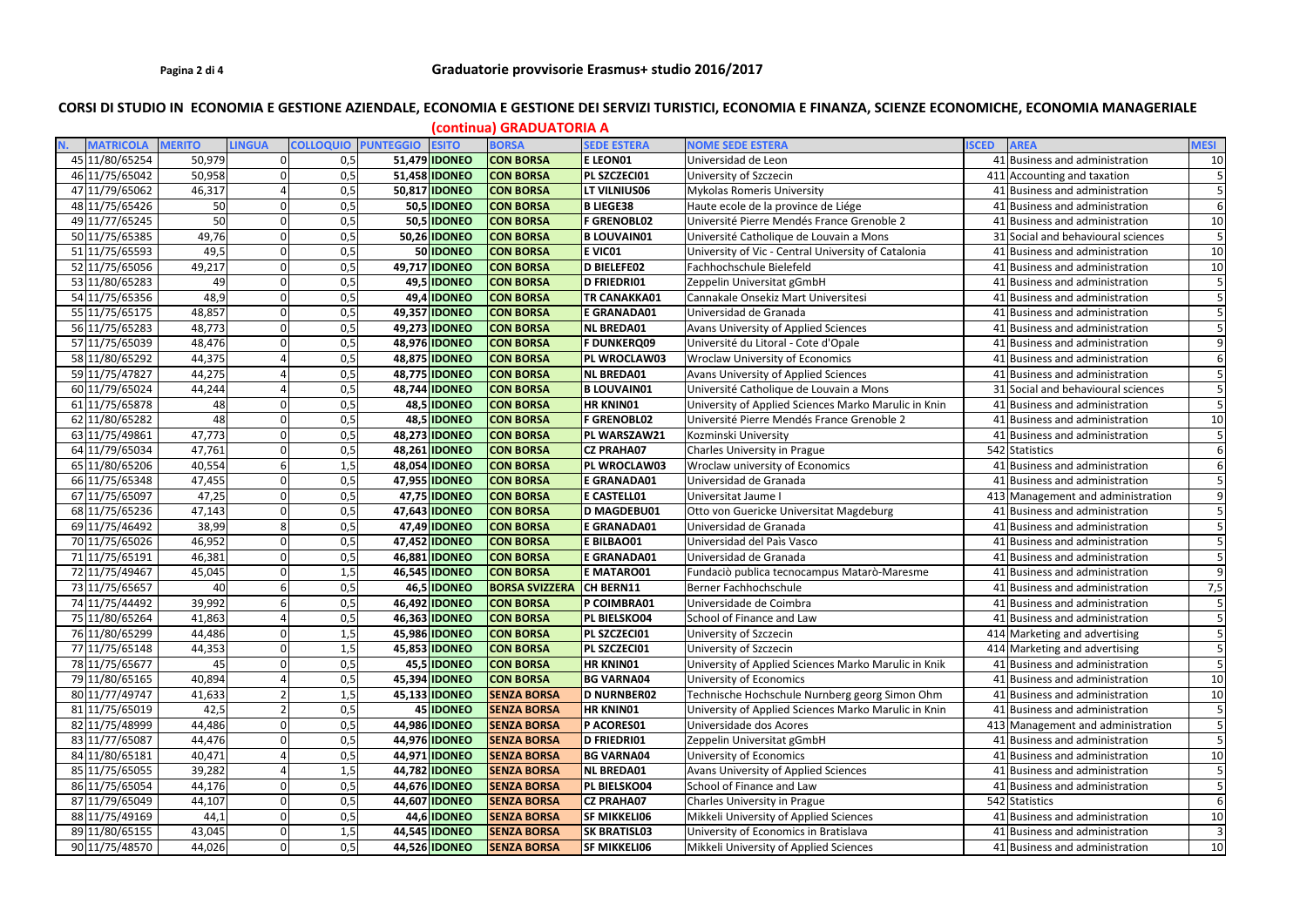### Pagina 3 di 4 **Canadia Eleccio Controller Studio** Graduatorie provvisorie Erasmus+ studio 2016/2017

### CORSI DI STUDIO IN ECONOMIA E GESTIONE AZIENDALE, ECONOMIA E GESTIONE DEI SERVIZI TURISTICI, ECONOMIA E FINANZA, SCIENZE ECONOMICHE, ECONOMIA MANAGERIALE

**(continua) GRADUATORIA A** 

|                  |               |                |                            |                      | $19911$ , $191191$ , $191019$ , $19111$ , $1111$ |                         |                                                         |                                   |                |
|------------------|---------------|----------------|----------------------------|----------------------|--------------------------------------------------|-------------------------|---------------------------------------------------------|-----------------------------------|----------------|
| <b>MATRICOLA</b> | <b>MERITO</b> | <b>LINGUA</b>  | <b>COLLOQUIO PUNTEGGIO</b> | <b>ESITO</b>         | <b>BORSA</b>                                     | <b>SEDE ESTERA</b>      | <b>NOME SEDE ESTERA</b>                                 | <b>AREA</b><br><b>ISCED</b>       | <b>MESI</b>    |
| 91 11/75/46833   | 39,977        |                | 0,5                        | 44,477 IDONEO        | <b>SENZA BORSA</b>                               | <b>RO ARAD01</b>        | Aurel Vlaicu University of Arad                         | 41 Business and administration    |                |
| 92 11/75/50124   | 43,915        |                | 0,5                        | 44,415 <b>IDONEO</b> | <b>SENZA BORSA</b>                               | <b>RO SUCEAVA01</b>     | Universitatea "Stefan Cel Mare" Suceava                 | 41 Business and administration    |                |
| 93 11/75/48810   | 41,669        |                | 0,5                        | 44,169 IDONEO        | <b>SENZA BORSA</b>                               | <b>RO SUCEAVA01</b>     | Universitatea "Stefan Cel Mare" Suceava                 | 41 Business and administration    |                |
| 94 11/80/65191   | 38,646        |                | 1,5                        | 44,146 <b>IDONEO</b> | <b>SENZA BORSA</b>                               | PL SZCZECI01            | University of Szczecin                                  | 311 Economics                     |                |
| 95 11/75/65231   | 39,143        |                | 0,5                        | 43,643 IDONEO        | <b>SENZA BORSA</b>                               | <b>LT VILNIUS06</b>     | <b>Mykolas Romeris University</b>                       | 41 Business and administration    |                |
| 96 11/75/45576   | 39            |                | 0,5                        | 43,5 IDONEO          | <b>SENZA BORSA</b>                               | <b>PL BYDGOSZ06</b>     | University of Economy in Bydgoszcz                      | 413 Management and administration |                |
| 97 11/75/65847   | 36            | 6              | 1,5                        | 43,5 IDONEO          | <b>SENZA BORSA</b>                               | E VICO1                 | University of Vic - Central University of Catalonia     | 41 Business and administration    | 10             |
| 98 11/80/65220   | 38,821        |                | 0,5                        | 43,321 IDONEO        | <b>SENZA BORSA</b>                               | PL WARSZAW21            | Kozminski University                                    | 41 Business and administration    |                |
| 99 11/75/65032   | 42,733        | $\overline{0}$ | 0,5                        | 43,233 IDONEO        | <b>SENZA BORSA</b>                               | PL BIELSKO04            | School of Finance and Law                               | 41 Business and administration    |                |
| 100 11/80/65194  | 42,386        |                | 0,5                        | 42,886 <b>IDONEO</b> | <b>SENZA BORSA</b>                               | PL GDANSK06             | Academy of Physical education and sport                 | 413 Management and administration |                |
| 101 11/80/65248  | 42,309        |                | 0, 5                       | 42,809 IDONEO        | <b>SENZA BORSA</b>                               | <b>LT KAUNAS02</b>      | Kaunas University of Technology                         | 41 Business and administration    |                |
| 102 11/79/43447  | 37,281        |                | 1,5                        | 42,781 <b>IDONEO</b> | <b>SENZA BORSA</b>                               | PL SZCZECI01            | University of Szczecin                                  | 311 Economics                     |                |
| 103 11/75/65152  | 42,235        |                | 0,5                        | 42,735 IDONEO        | <b>SENZA BORSA</b>                               | <b>RO ARAD01</b>        | Aurel Vlaicu University from Arad                       | 41 Business and administration    |                |
| 104 11/75/65197  | 39,214        | $\overline{2}$ | 1,5                        | 42,714 <b>IDONEO</b> | <b>SENZA BORSA</b>                               | <b>SF VAASA01</b>       | Vaasan Yliopisto                                        | 41 Business and administration    |                |
| 105 11/75/46870  | 42,167        | $\overline{0}$ | 0,5                        | 42,667 IDONEO        | <b>SENZA BORSA</b>                               | <b>SF VAASA01</b>       | Vaasan Yliopisto                                        | 41 Business and administration    |                |
| 106 11/75/65678  | 42,063        |                | 0,5                        | 42,563 IDONEO        | <b>SENZA BORSA</b>                               | F PARIS007              | Université de Paris VII - Denis Diderot                 | 311 Economics                     |                |
| 107 11/75/49962  | 42            |                | 0,5                        | 42,5 IDONEO          | <b>SENZA BORSA</b>                               | <b>D DEGGEND01</b>      | Fachhochschule Deggendorf                               | 41 Business and administration    |                |
| 108 11/75/65363  | 39,706        | $\overline{2}$ | 0,5                        | 42,206 <b>IDONEO</b> | <b>SENZA BORSA</b>                               | <b>SF VAASA01</b>       | Vaasan Yliopisto                                        | 41 Business and administration    |                |
| 109 11/80/65019  | 41,4          | $\Omega$       | 0,5                        | 41,9 IDONEO          | <b>SENZA BORSA</b>                               | D FRIEDRI01             | Zeppellin Universitat gGmbH                             | 41 Business and administration    |                |
| 110 11/80/65256  | 41,095        | $\Omega$       | 0,5                        | 41,595 <b>IDONEO</b> | <b>SENZA BORSA</b>                               | <b>LT KAUNAS02</b>      | Kaunas University of Technology                         | 41 Business and administration    |                |
| 111 11/75/65312  | 41            | $\Omega$       | 0,5                        | 41,5 <b>IDONEO</b>   | <b>SENZA BORSA</b>                               | PL WARSAW01             | University of Warsaw                                    | 311 Economics                     | 10             |
| 112 11/76/65105  | 35            |                | 0,5                        | 41,5 <b>IDONEO</b>   | <b>SENZA BORSA</b>                               | E MATARO01              | Fundaciò publica Tecnocampus Matarò-Maresme             | 1015 Travel, tourism and leisure  |                |
| 113 11/80/46262  | 35,874        |                | 1,5                        | 41,374 IDONEO        | <b>SENZA BORSA</b>                               | PL SZCZEZI06            | The West Pomeranian Business School                     | 41 Business and administration    |                |
| 114 11/80/65236  | 39,866        |                | 1,5                        | 41,366 IDONEO        | <b>SENZA BORSA</b>                               | PL WARSZAW21            | Kozminski University                                    | 41 Business and administration    |                |
| 115 11/75/46813  | 36,847        |                | 0,5                        | 41,347 IDONEO        | <b>SENZA BORSA</b>                               | <b>TR CANAKKA01</b>     | Canakkale Onsekiz Mart Universitesi                     | 41 Business and administration    |                |
| 116 11/80/65044  | 40,73         | $\Omega$       | 0,5                        | 41,23 <b>IDONEO</b>  | <b>SENZA BORSA</b>                               | <b>HR KNINO1</b>        | University of Applied Sciences Marko Marulic in Knin    | 41 Business and administration    |                |
| 117 11/75/46669  | 36,419        | $\overline{a}$ | 0,5                        | 40,919 <b>IDONEO</b> | <b>SENZA BORSA</b>                               | <b>NL BREDA01</b>       | Avans University of Applied Sciences                    | 41 Business and administration    |                |
| 118 11/75/49486  | 40,415        | $\Omega$       | 0,5                        | 40,915 <b>IDONEO</b> | <b>SENZA BORSA</b>                               | <b>PL BIELSKO04</b>     | School of Finance and Law                               | 103 Security Services (Law)       |                |
| 119 11/75/65292  | 39,75         | $\Omega$       | 0,5                        | 40,25 <b>IDONEO</b>  | <b>SENZA BORSA</b>                               | <b>PL BYDGOSZ06</b>     | University of Economy in Bydgoszcz                      | 41 Business and administration    |                |
| 120 11/75/46832  | 39,596        |                | 0,5                        | 40,096 IDONEO        | <b>SENZA BORSA</b>                               | PL BIELSKO04            | School of Financeand Law                                | 103 Security Services (Law)       |                |
| 121 11/77/65010  | 39,4          | $\Omega$       | 0,5                        | 39,9 IDONEO          | <b>SENZA BORSA</b>                               | D DEGGEND01             | Fachhochschule Deggendorf                               | 41 Business and administration    |                |
| 122 11/77/44568  | 39,349        | 0              | 0,5                        | 39,849 IDONEO        | <b>SENZA BORSA</b>                               | <b>SK BRATISL03</b>     | University of Economics in Bratislava                   | 41 Business and administration    | $\overline{3}$ |
| 123 11/75/48208  | 39,031        | $\Omega$       | 0, 5                       | 39,531 IDONEO        | <b>SENZA BORSA</b>                               | <b>SEDE DA DEFINIRE</b> |                                                         |                                   |                |
| 124 11/75/65495  | 39            | $\overline{0}$ | 0,5                        | <b>39,5 IDONEO</b>   | <b>SENZA BORSA</b>                               | PL WARSZAW21            | Kozminski University                                    | 41 Business and administration    | 5 <sup>1</sup> |
| 125 11/75/65448  | 38,636        | $\Omega$       | 0,5                        | 39,136 <b>IDONEO</b> | <b>SENZA BORSA</b>                               | PL WARSZAW21            | Kozminski University                                    | 41 Business and administration    |                |
| 126 11/80/65244  | 37,06         | $\mathbf 0$    | 1,5                        | 38,56 IDONEO         | <b>SENZA BORSA</b>                               | PL SZCZEZI06            | The West Pomeranian Business School                     | 41 Business and administration    |                |
| 127 11/75/65773  | 38            | $\overline{0}$ | 0,5                        | 38,5 <b>IDONEO</b>   | <b>SENZA BORSA</b>                               | PL BYDGOSZ06            | University of Economy in Bydgoszcz                      | 41 Business and administration    |                |
| 128 11/75/47334  | 37,118        |                | 0,5                        | 37,618 <b>IDONEO</b> | <b>SENZA BORSA</b>                               | <b>RO ORADEA01</b>      | Universitatea din Oradea                                | 311 Economics                     |                |
| 129 11/75/43262  | 37,038        | $\mathbf 0$    | 0, 5                       | 37,538 IDONEO        | <b>SENZA BORSA</b>                               | PL WARSAW01             | University of Warsaw                                    | 311 Economics                     | 10             |
| 130 11/76/46340  | 37,024        | $\overline{0}$ | 0,5                        | 37,524 IDONEO        | <b>SENZA BORSA</b>                               | <b>PL GDANSK06</b>      | Academy of Physical education and sport                 | 413 Management and administration |                |
| 131 11/75/46816  | 36,691        | $\overline{0}$ | 0,5                        | 37,191 <b>IDONEO</b> | <b>SENZA BORSA</b>                               | PL BIELSKO04            | School of Finance and Law                               | 103 Security Services (Law)       |                |
| 132 11/77/65114  | 36,286        | $\overline{0}$ | 0,5                        | 36,786 <b>IDONEO</b> | <b>SENZA BORSA</b>                               | <b>TR CANAKKA01</b>     | Canakkale Onsekiz Mart Universitesi                     | 41 Business and administration    | $\overline{5}$ |
| 133 11/75/48024  | 36,25         | $\overline{0}$ | 0,5                        | 36,75 <b>IDONEO</b>  | <b>SENZA BORSA</b>                               | PL BYDGOSZ06            | University of Economy in Bydgoszcz                      | 41 Business and administration    |                |
| 134 11/75/44474  | 36,022        | $\Omega$       | 0,5                        | 36,522 IDONEO        | <b>SENZA BORSA</b>                               | <b>PL BYDGOSZ06</b>     | University of Economy in Bydgoszcz                      | 413 Management and administration |                |
| 135 11/80/65223  | 35,661        | $\overline{0}$ | 0,5                        | 36,161 <b>IDONEO</b> | <b>SENZA BORSA</b>                               | <b>HR KNINO1</b>        | University of Applied Sciences in Marko Marulic in Knin | 41 Business and administration    | 5              |
| 136 11/77/65131  | 35,333        | $\Omega$       | 0,5                        | 35,833 IDONEO        | <b>SENZA BORSA</b>                               | <b>PL GDANSK06</b>      | Academy of Physical education and sport                 | 413 Management and administration |                |
| 137 11/75/47354  | 35,072        | $\overline{0}$ | 0,5                        | 35,572 <b>IDONEO</b> | <b>SENZA BORSA</b>                               | PL BYDGOSZ06            | University of Economy in Bydgoszcz                      | 41 Business and administration    | 5              |
|                  |               |                |                            |                      |                                                  |                         |                                                         |                                   |                |